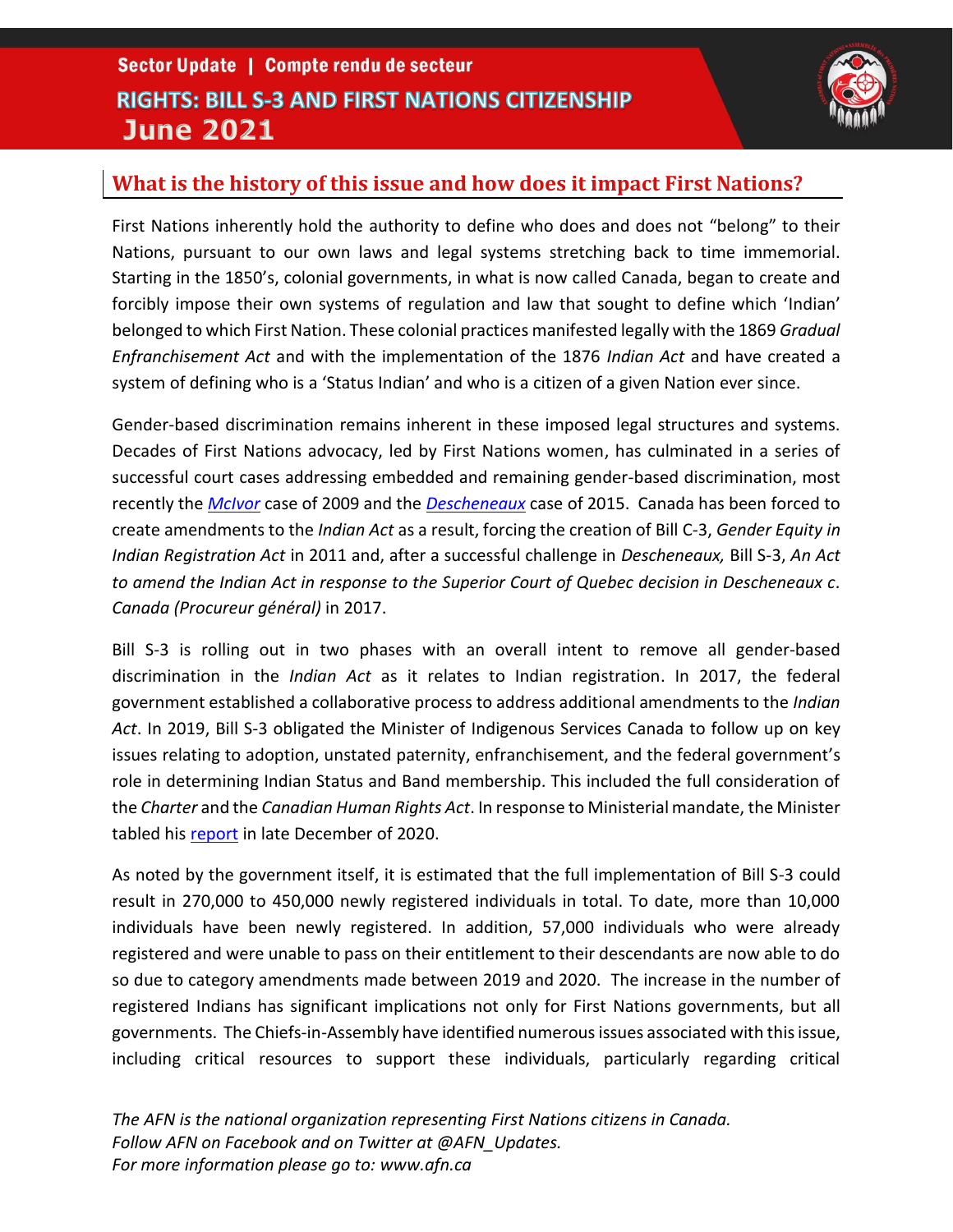### Sector Update | Compte rendu de secteur **RIGHTS: BILL S-3 AND FIRST NATIONS CITIZENSHIP June 2021**



infrastructure and a host of individuals and some groups claiming to be Indian, Aboriginal or Indigenous falsely.

#### **How has the AFN's recent advocacy affected this area?**

First Nations advocacy, led by First Nations women, forced Canada to confront the gender-based discrimination inherent in the Indian Act regarding "Indian registration" leading most recently to Bill S-3. As a national advocacy organization the AFN is not a rights-holder and instead focuses its advocacy on priorities mandated by the Chiefs-in-Assembly through the process of resolutions. Resolutions regarding First Nations citizenship and registration have mandated the AFN's work in this area, such as mandates from resolutions 36/2015, *Indian Status Application Process*; 53/2015, *The Right of First Nations to Determine their individual and Collective identities;*  59/2016, *First Nations Citizenship;* 71/2016, *Ducheneaux Decision: First Nation jurisdiction on Citizenship and Identity;* and 30/2017, *Inherent Authority to Define Citizenship.* Therefore, the AFN is focused on providing outward facing discussion papers to bring awareness to this longstanding issue and generational impacts.

#### **Where do we hope to go in the future?**

The Government of Canada claims that sex-based discrimination in Indian registration has been eliminated, but now it must also engage with residual impacts from the preceding decades of those discriminatory policies as well as other non-gender-based inequalities within the *Indian Act.* Registration and definition of "Indians" by the Government of Canada is inherently problematic; the implications of registering another 270,000-450,000 "Indians" are systemic and complex.

First Nations must lead the process of 'standing up' our own laws and legal systems to define who belongs to our Nations and how that belonging interfaces with colonial governments and their obligations to respect our inherent and Treaty rights, our rights affirmed in Section 35 of the *Constitution*, as well as our rights affirmed the UN *Declaration on the Rights of Indigenous Peoples*.

The Rights Sector continues to focus upon existing mandates to engage First Nations laws, governance, and jurisdiction as a process for First Nations to lead the way on identifying who is First Nations. Our current mandated work will continue to provide information to update Chiefsin-Assembly on active processes undertaken by government and may lead to future resolutions as well as undertaking ongoing communication, via AFN Regional Offices, on the intersection

*The AFN is the national organization representing First Nations citizens in Canada. Follow AFN on Facebook and on Twitter at @AFN\_Updates. For more information please go to: www.afn.ca*